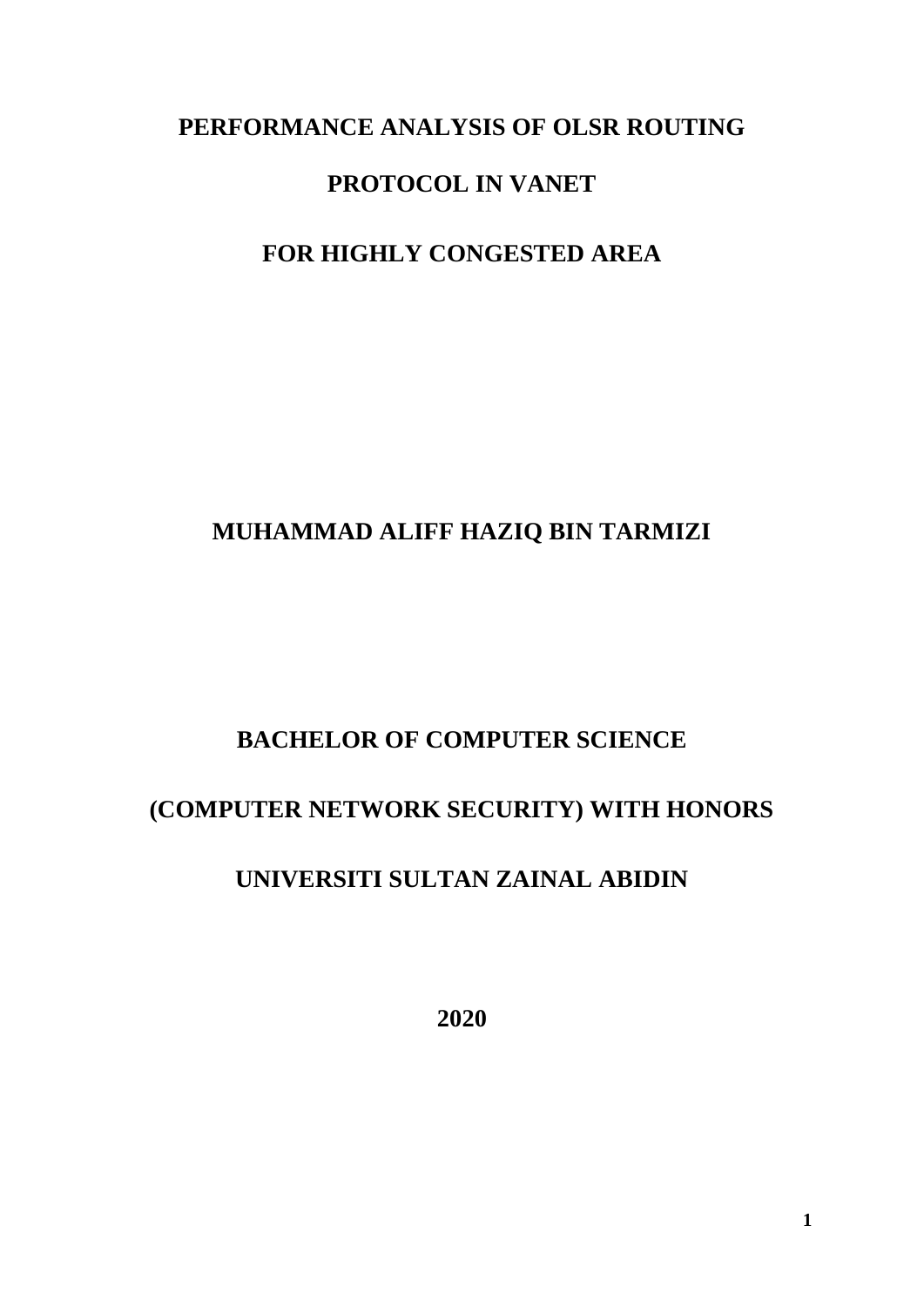### **PERFORMANCE ANALYSIS OF OLSR ROUTING**

## **PROTOCOL IN VANET**

# **FOR HIGHLY CONGESTED AREA**

## **MUHAMMAD ALIFF HAZIQ BIN TARMIZI**

## **BACHELOR OF COMPUTER SCIENCE**

## **(COMPUTER NETWORK SECURITY) WITH HONORS**

# **UNIVERSITI SULTAN ZAINAL ABIDIN**

**2020**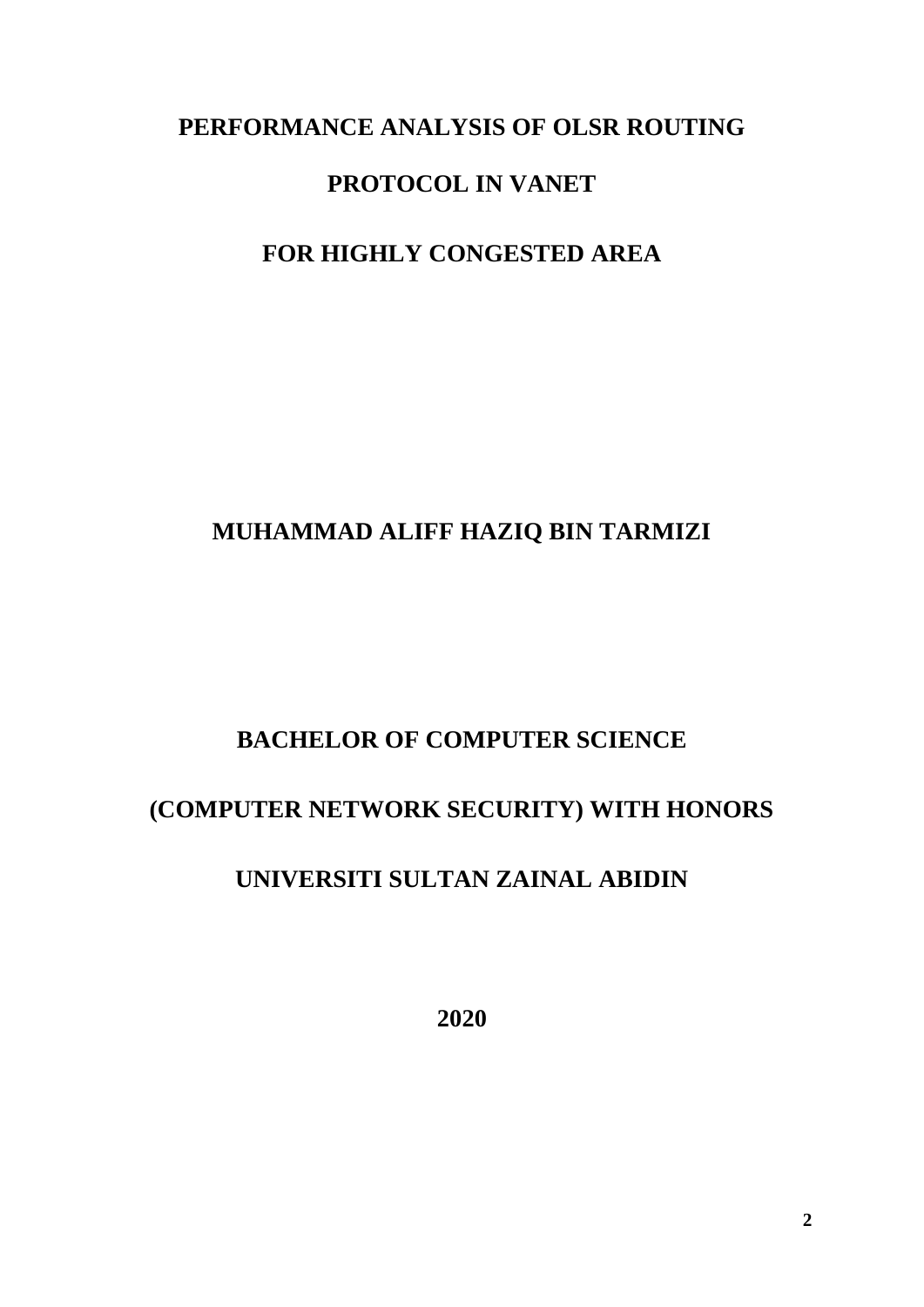#### **DECLARATION**

<span id="page-2-0"></span>I hereby declare that this report based on my original work except for quotations and citation, which have been duly acknowledged. I also declare that it has not been previously or concurrently submitted for any other degree at University Sultan Zainal Abidin or other institutions.

Signature : ……………………

Name : Muhammad Aliff Haziq

Bin Tarmizi

Date :  $28<sup>th</sup> January 2021$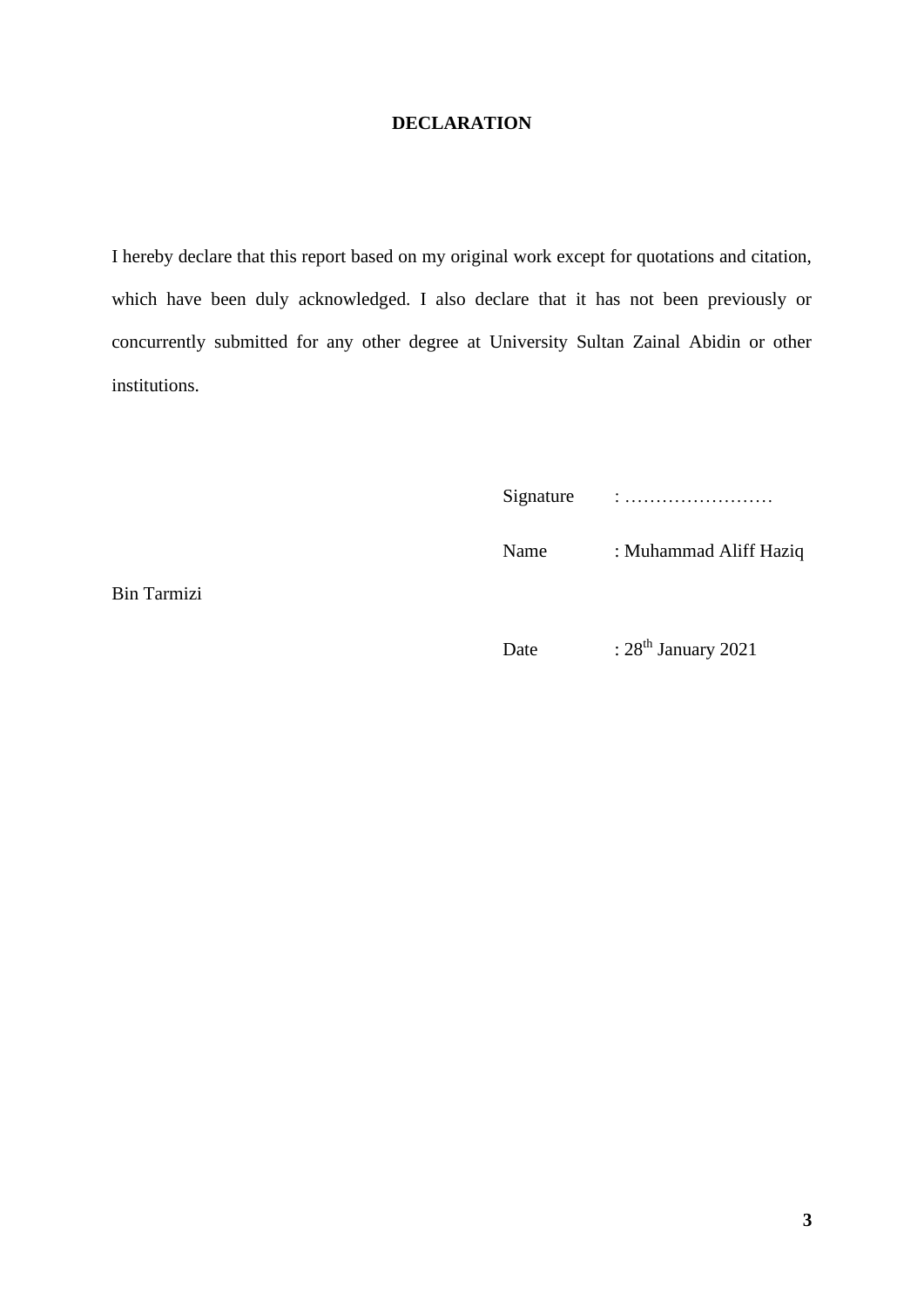### **CONFIRMATION**

<span id="page-3-0"></span>This is to confirm that:

The research conducted and the writing of this report was under my supervision.

Signature : \_\_\_\_\_\_\_\_\_\_\_\_\_\_\_\_\_\_\_\_\_\_\_\_\_

Name : Dr. Muhammad Danial Bin Zakaria

Date :  $28<sup>th</sup> January 2021$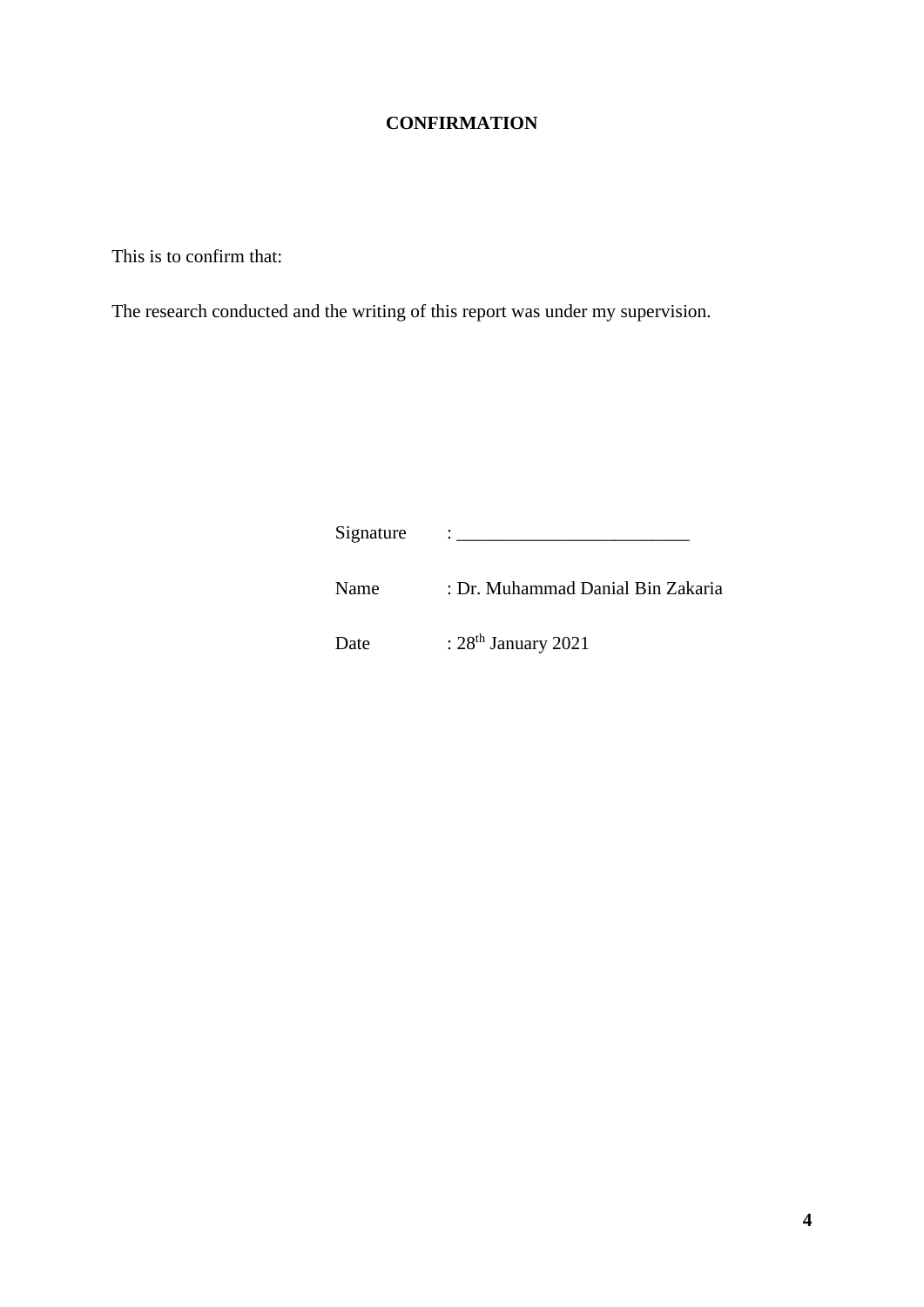#### **DEDICATION**

<span id="page-4-0"></span>All praise is due to Allah who has given me this opportunity to conduct this report for this final year project.

I want to express my greatest gratitude to my family and friends who have helped me and encouraged me to complete my project during the process. I would like to express my sincere appreciation and gratitude to Dr. Muhammad Danial Bin Zakaria, my supervisor, for his encouragement, guidance, criticism, advice, inspiration and support.

Sincere thanks to all my fellow friends for their help in completing my final project.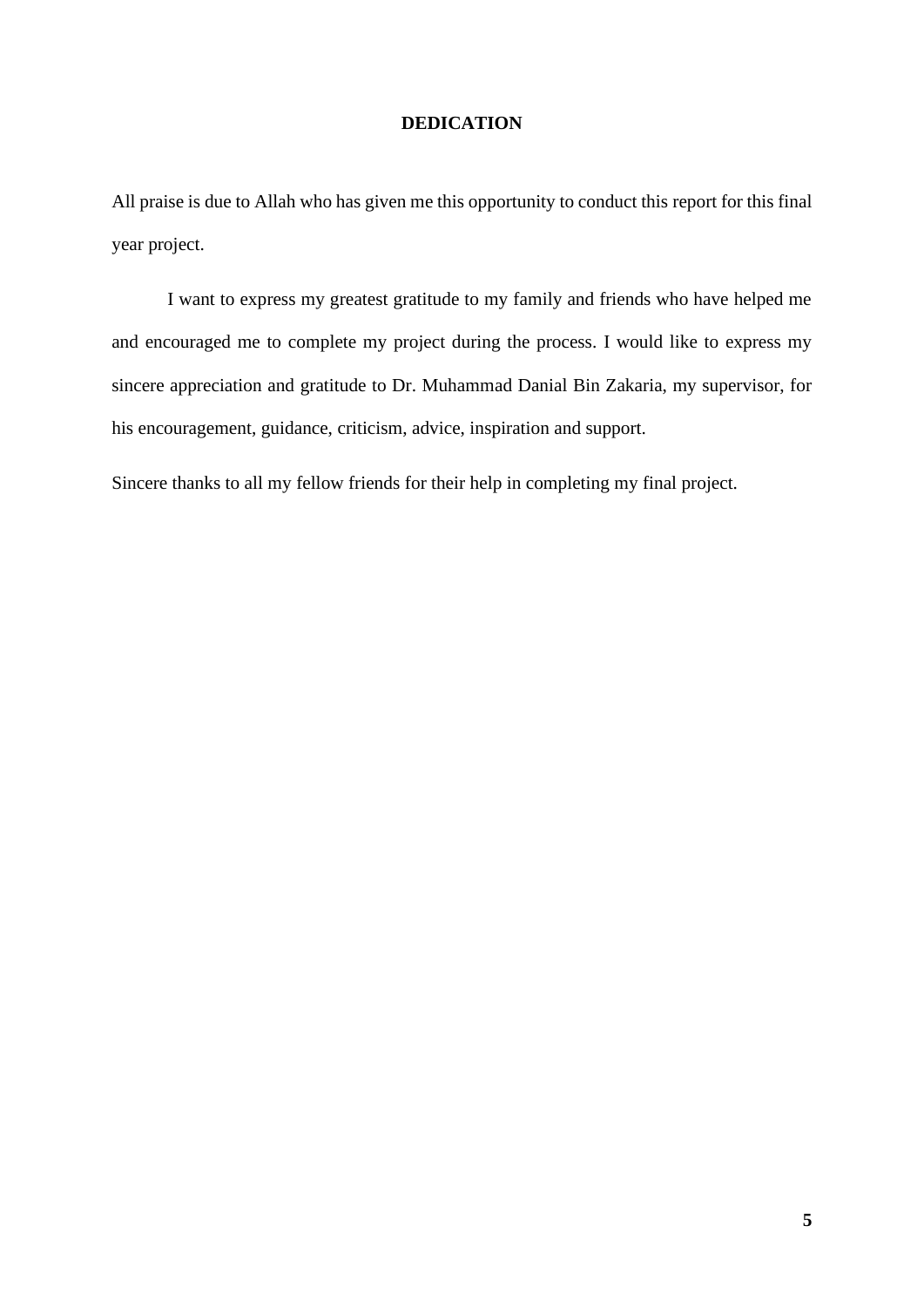#### **ABSTRACT**

<span id="page-5-0"></span>A sub class of mobile ad hoc networks (MANET) is the Vehicular Ad Hoc Network (VANET). Wireless communication between vehicles and vehicles is provided by VANET to roadside utilities (access point). For safety, comfort and also for entertainment, contact between vehicles is used. Many problems will arise because the network performance in the congested area not stable. Suitable protocol is needed to solve this problem, therefore will consider to implement OLSR protocol. In this project, I focus the scope of my research on only at congested area like jammed traffic lights and big city with many users.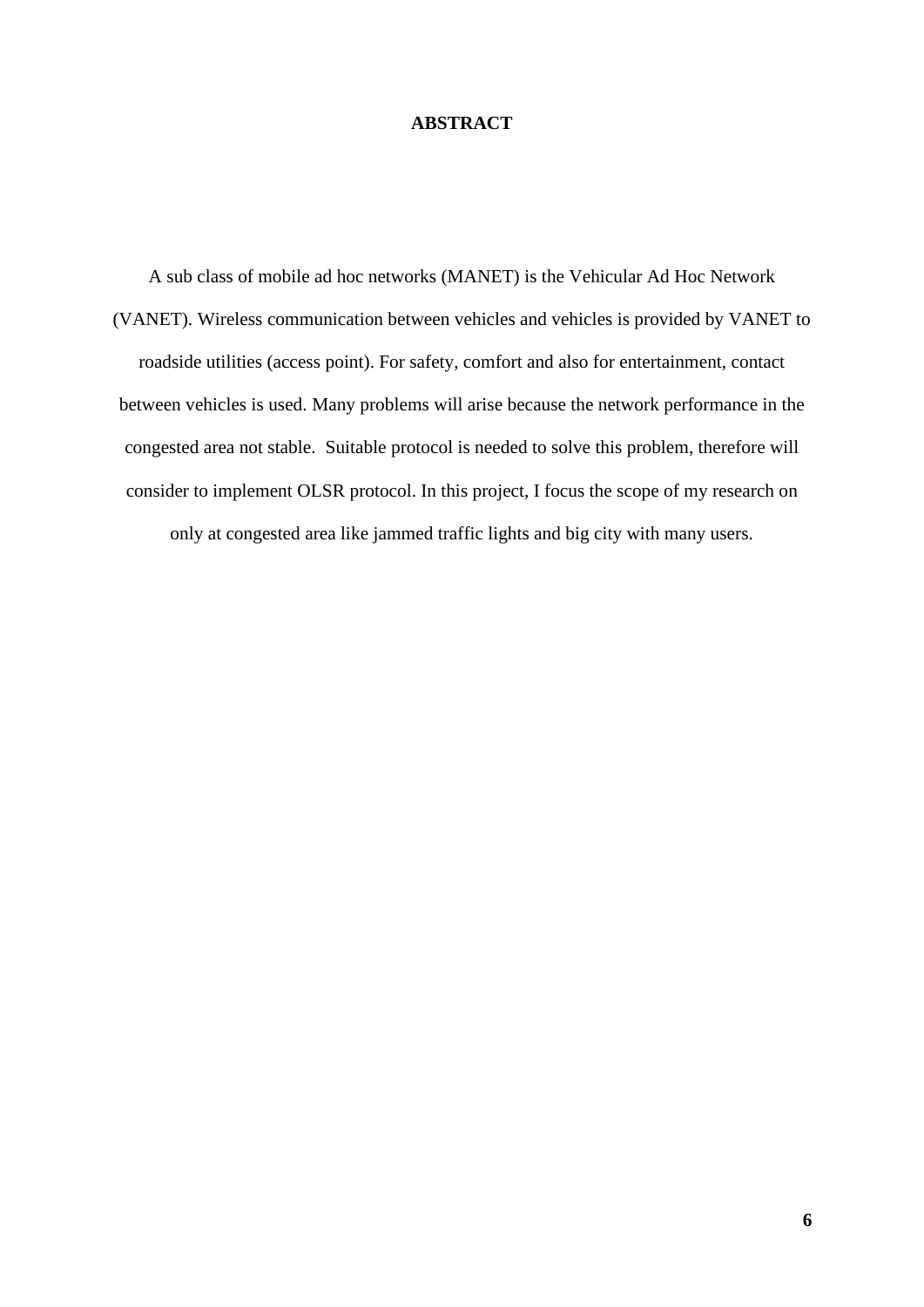#### **ABSTRAK**

Sub kelas rangkaian ad hoc mudah alih (MANET) adalah Rangkaian Ad Hoc Kenderaan (VANET). Komunikasi tanpa wayar antara kenderaan dan kenderaan disediakan oleh VANET ke utiliti pinggir jalan (pusat akses). Untuk keselamatan, keselesaan dan juga hiburan, hubungan antara kenderaan digunakan. Banyak masalah akan timbul kerana prestasi rangkaian di kawasan yang sesak tidak stabil. Protokol yang sesuai diperlukan untuk menyelesaikan masalah ini, oleh itu akan mempertimbangkan untuk melaksanakan OLSR protokol. Dalam projek ini, saya memfokuskan skop kajian saya hanya di kawasan yang sesak seperti lampu isyarat yang macet dan bandar besar dengan banyak pengguna.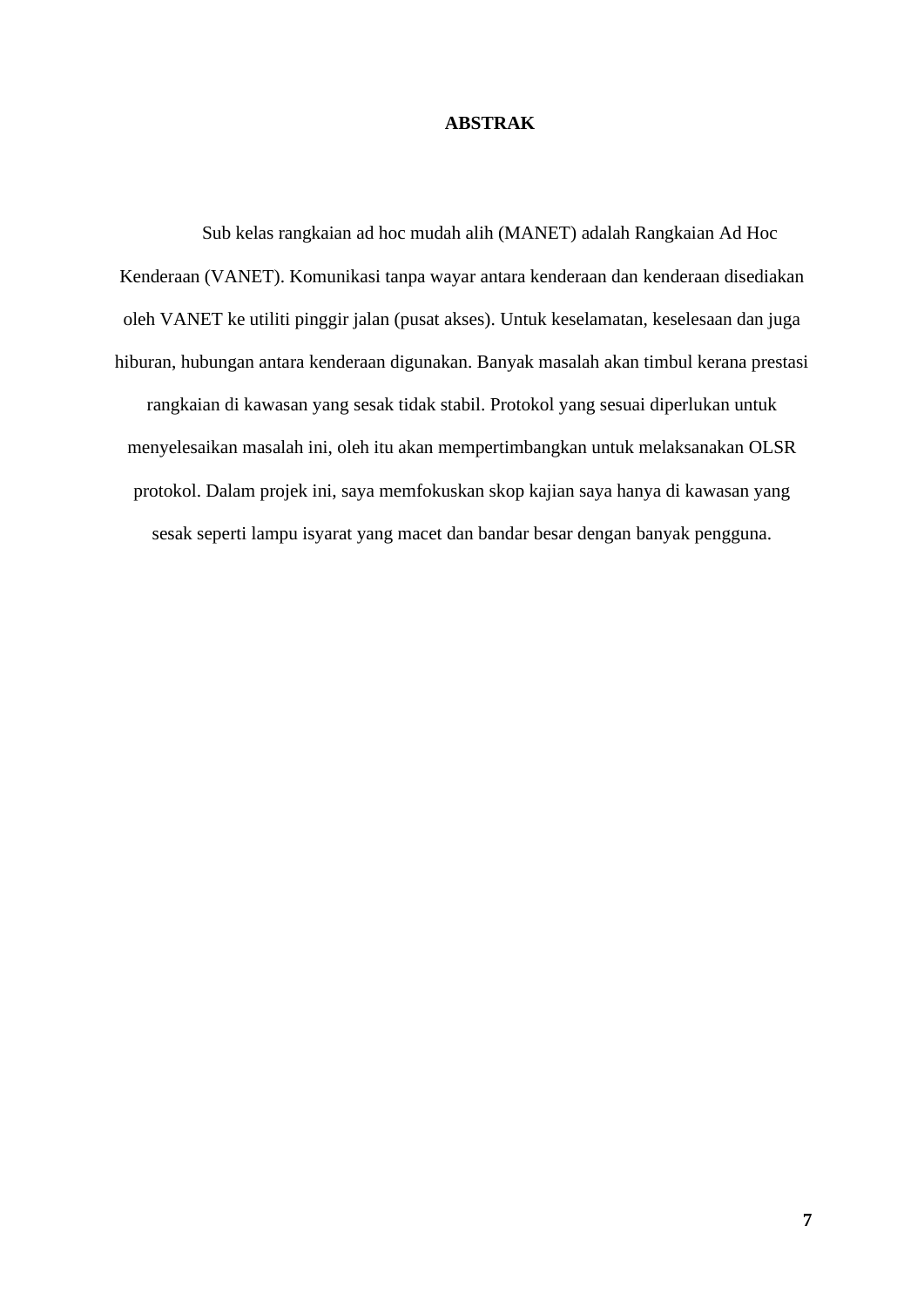### **CONTENT**

| <b>Table of Contents</b> |  |
|--------------------------|--|
|                          |  |
|                          |  |
|                          |  |
|                          |  |
|                          |  |
|                          |  |
| 1.1                      |  |
| 1.2                      |  |
| 1.3                      |  |
| 1.4                      |  |
| 1.5                      |  |
| 1.6                      |  |
|                          |  |
|                          |  |
| 2.1                      |  |
| 2.2                      |  |
|                          |  |
|                          |  |
| 3.1                      |  |
|                          |  |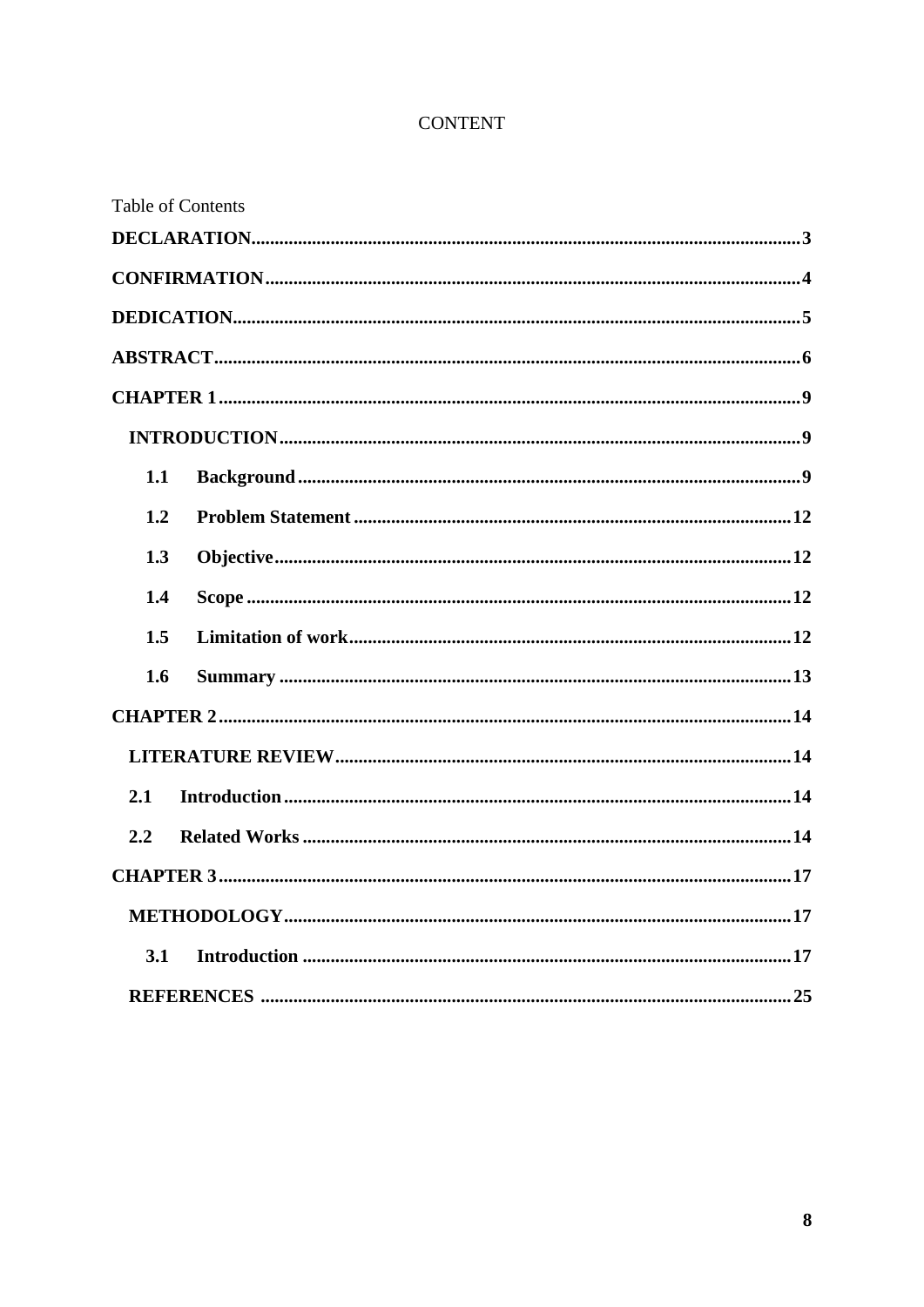#### **CHAPTER 1**

#### **INTRODUCTION**

#### <span id="page-8-3"></span><span id="page-8-2"></span><span id="page-8-1"></span><span id="page-8-0"></span>**1.1 Background**

#### **1.1.1 Vehicular Ad-hoc Networks (VANET)**

Vehicular Ad-hoc Networks (VANETs) are a rapidly developing and demanding class of mobile ad hoc networks (MANETs). VANETs are distributed, self-organizing communication networks formed by moving vehicles and are therefore characterized by very high node mobility and restricted levels of freedom in the patterns of mobility. Ad hoc routing protocols must also adapt to these inconsistent situations on an ongoing basis, as a result of increasing efforts to develop communication protocols relevant to vehicular networks.

When testing routing protocols for VANETs, one of the essential aspects is the use of mobility models that represent the real actions of vehicular traffic as closely as possible. Following the recent interest in realistic VANET mobility models, new studies have been published on performance assessments of VANETs in urban or highway traffic conditions. Their models, however, were very limited, especially the macro-model, which also limited their results in reach.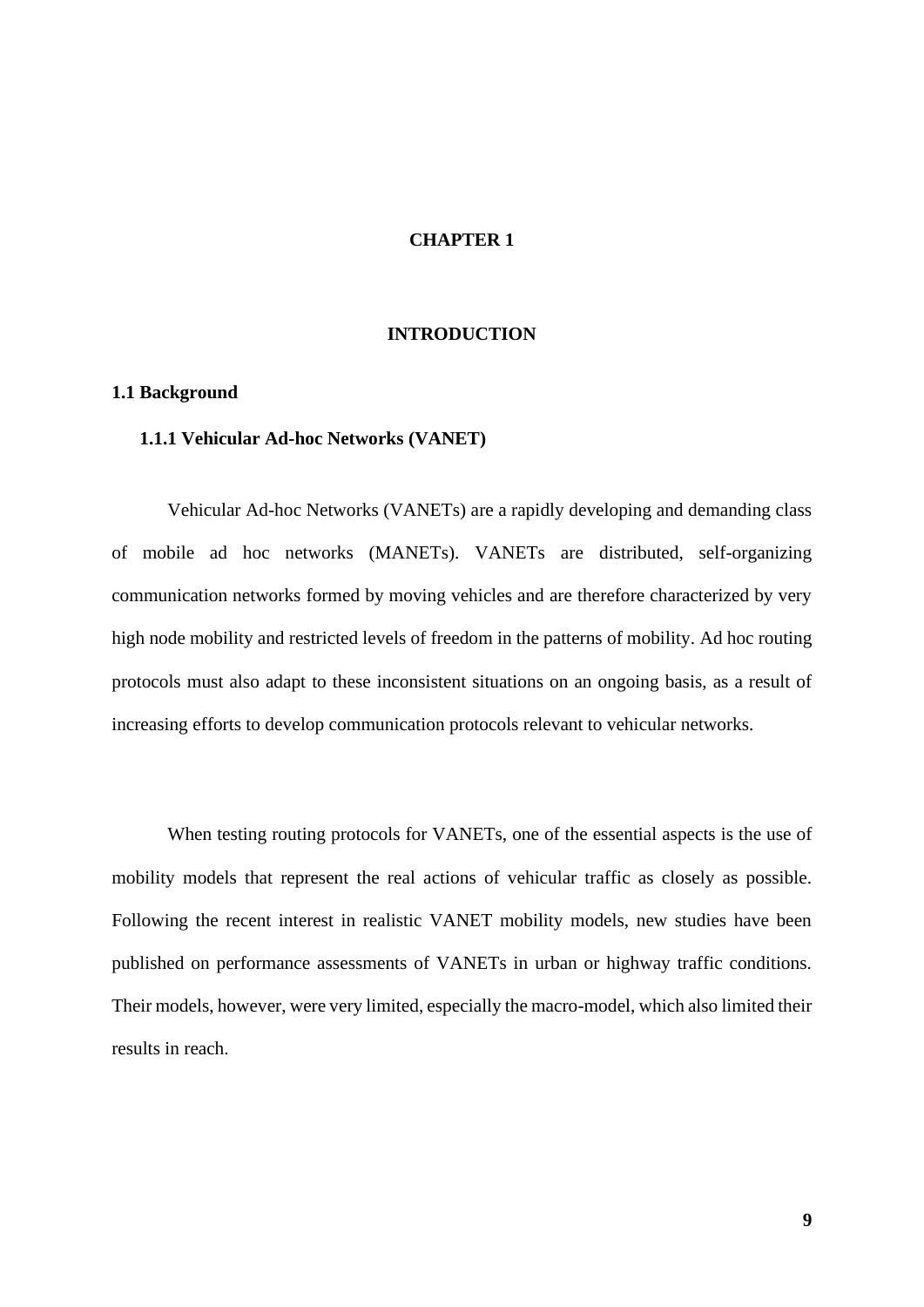In this paper, this project's objective is to evaluate OLSR in congested area environment. In my condition, I will instruct how I manage and operate using NS2 to show OLSR is a better routing protocol for VANETs depends on my scenario.

#### **1.1.2 Optimized Link State Routing (OLSR) Protocol**

OLSR is a proactive link-state routing protocol designed for MANETs (VANETs), which show low bandwidth and high mobility. OLSR is a type of classical link-state routing protocol that relies on employing an efficient periodic flooding of control information using special nodes that act as multipoint relays (MPRs). The use of MPRs reduces the number of required transmissions.

OLSR daemons periodically exchange different messages to maintain the topology information of the entire network in the presence of mobility and failures. The core functionality is performed mainly by using three different types of messages:

1) HELLO; 2) topology control (TC); and 3) multiple interface declaration (MID) messages.

1) HELLO messages are exchanged between neighbour nodes (one-hop distance). They are employed to accommodate link sensing, neighbourhood detection, and MPR selection signalling. These messages are generated periodically, containing information about the neighbour nodes and about the links between their network interfaces.

2) TC messages are generated periodically by MPRs to indicate which other nodes have selected it as their MPR. This information is stored in the topology information base of each network node, which is used for routing table calculations. Such messages are forwarded to the other nodes through the entire network. Since TC messages are broadcast periodically, a sequence number is used to distinguish between recent and old ones.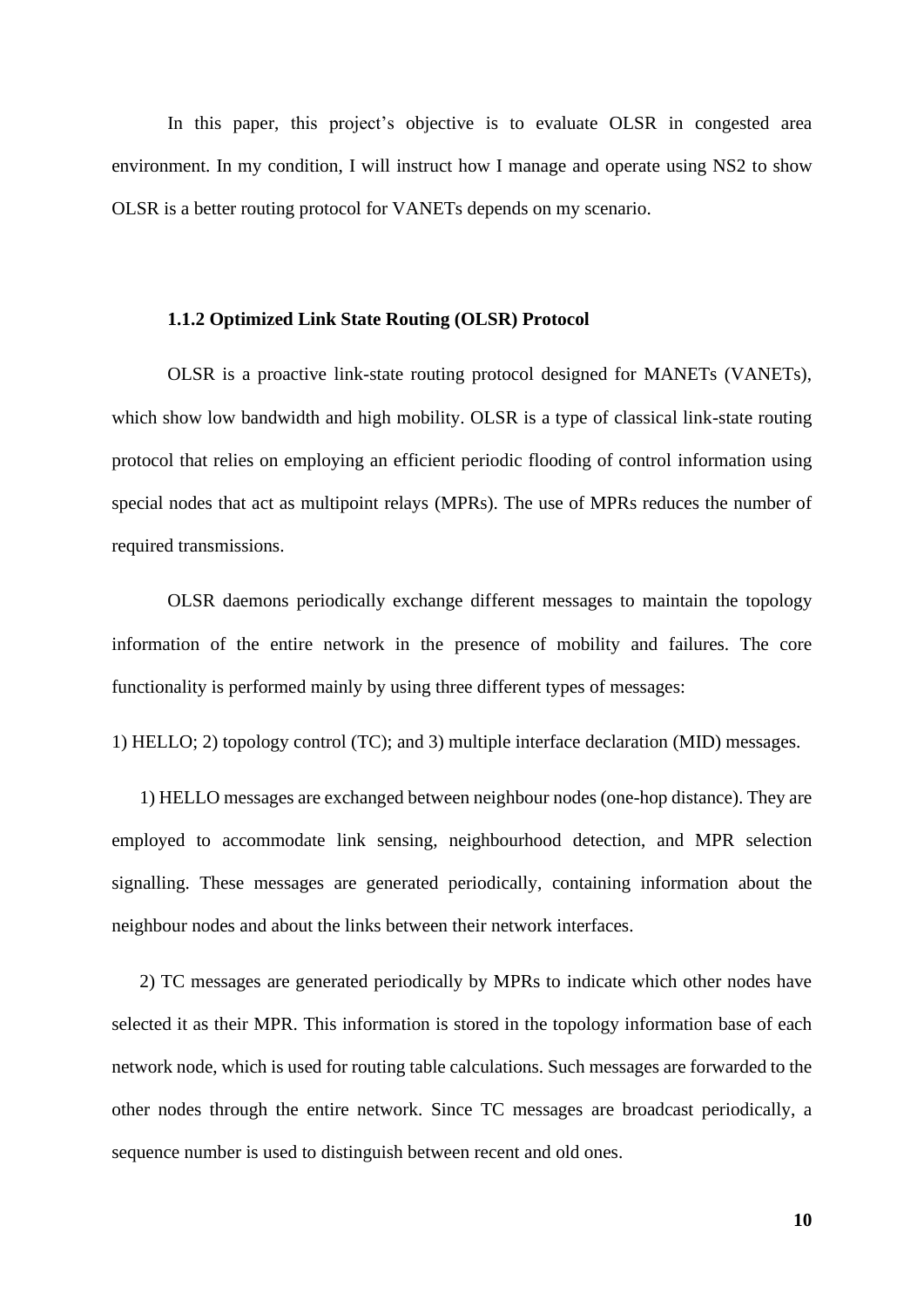3) MID messages are sent by the nodes to report information about their network interfaces employed to participate in the network. Such information is needed since the nodes may have multiple interfaces with distinct addresses participating in the communications.

Topological packet dissemination is performed by spreading TC packets using optimized diffusion or MPRs. The TC message packet contains a list of links in the network node neighbourhood. The OLSR protocol also takes into consideration all interfaces that are connected to the MID message node. Thus, the nodes are able to effectively use all available routes, regardless of the type of each hop. One of the network's interface addresses will be selected as the main address and being used as a reference in control messages. In addition, HNA messages are used outside of MANET for subnet and host declaration reasons. A node acting as a gateway will render the subnetworks and hosts available.

During the normal diffusion of the message, the main objective of MPRs is to reduce the amount of redundant or unneeded transmission. For the transmission of control messages over the network, MPRs are especially useful. The MPRs optimize the classical diffusion mechanism implemented in the link state protocol. A group of MPRs is selected by a given node based on two-hop neighbourhood knowledge. The MPRs had to be recalculated every time the two-hop neighbour set experiences changed in the MANET network with topology that changes randomly. For this reason, the status of MPRs in the neighbourhood is set for a limited time.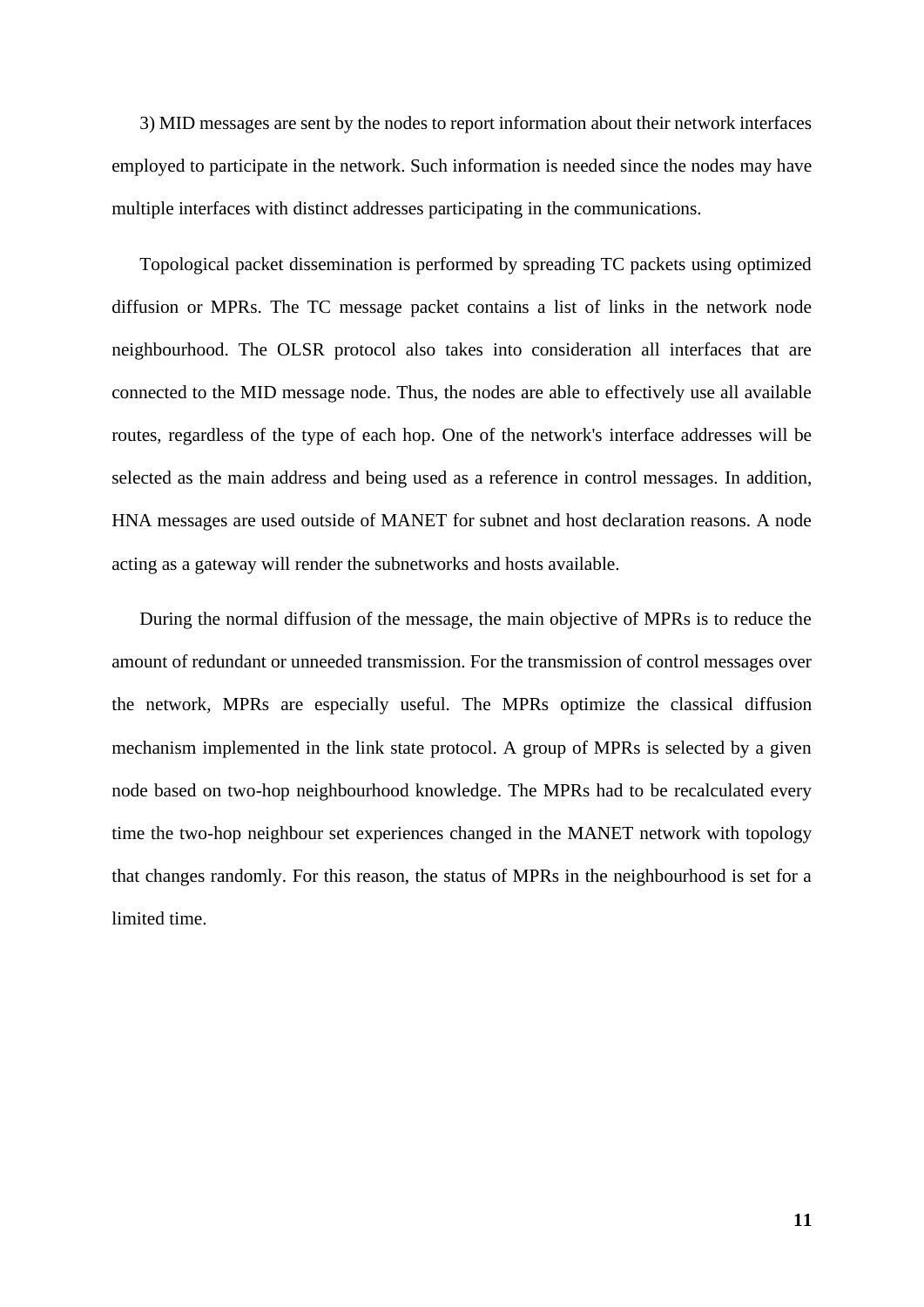#### <span id="page-11-0"></span>**1.2 Problem Statement**

As the wireless technology is improving and intensive research is being conducted on VANETs. Many vehicle that jammed in a one single road like on traffic light can cause the network traffic become congest. This happened because the usage of many user that still rely on the same access point can. From that, suitable routing protocol like OLSR is needed to overcome network congestion problem. The sharing of data between user when using vehicular ad hoc network will be created. So that data of network configuration and sharing path can be established. Various parameters such as Packet Delivery Ratio, Routing Overhead and Average Delay is used in this paper to verify the network performance.

#### <span id="page-11-1"></span>**1.3 Objective**

- 1. To study OLSR (Optimized Link State Routing) protocol to be used in VANET in congested area.
- 2. To design simulation model that can analyze the behavior of OLSR in VANET in congested area.
- 3. To evaluate the performance of VANET ad hoc network for congested area using NS2

#### <span id="page-11-2"></span>**1.4 Scope**

Evaluate the performance of OLSR routing protocol in VANET in terms of Packet Delivery Ratio, Routing Overhead and Average Delay scenario using NS2 on congested area.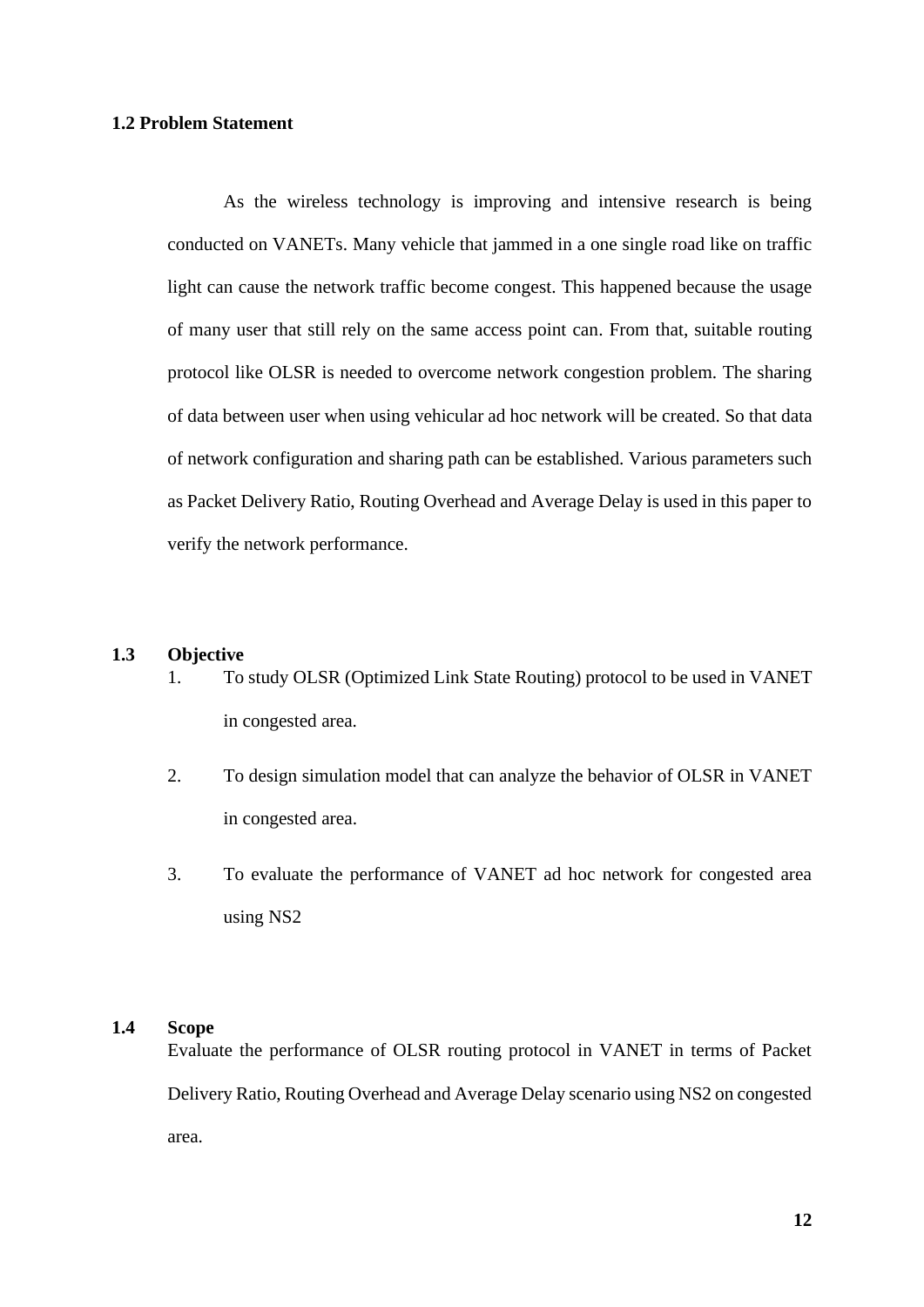#### <span id="page-12-0"></span>**1.5 Limitation of work**

This project is difficult to analyze bigger area with more access point. Next, it's also difficult to combine with mobility scenario.

#### **1.6 Summary**

The background, VANET introduction, problem statement, objective, scope and limitation were covered by this chapter. Because of the presence of VANET, developing this research project as a contribution to VANET's field is promising in terms of education.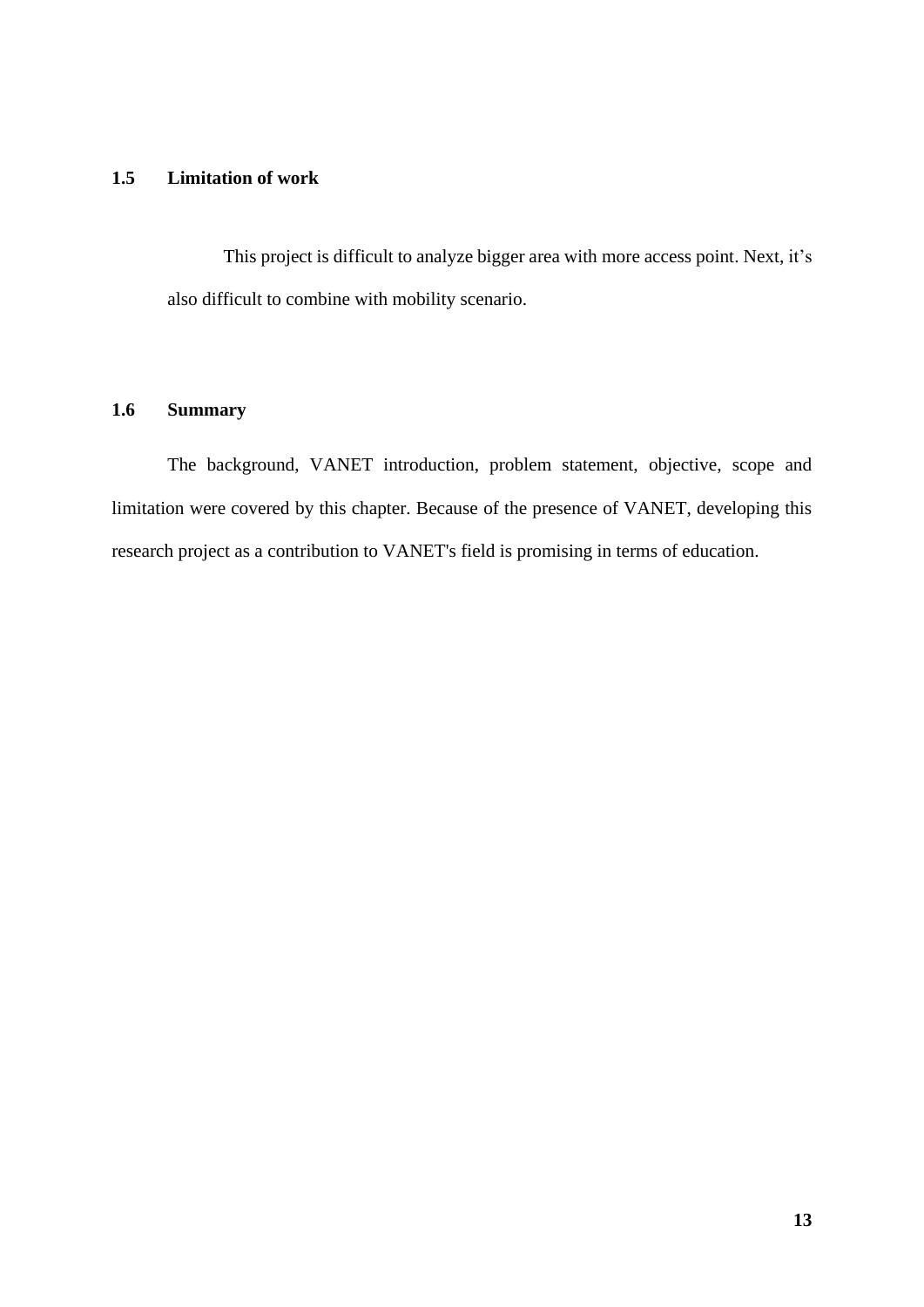#### **CHAPTER 2**

#### **LITERATURE REVIEW**

#### <span id="page-13-2"></span><span id="page-13-1"></span><span id="page-13-0"></span>**2.1 Introduction**

Literature review is a text of scholarly paper, which included in the current knowledge include substantive findings, as well as a theoretical and methodological contribution to a related works. There are a few researches related to Performance Analysis of OLSR Routing Protocol in VANET For Highly Congested Area.

#### <span id="page-13-3"></span>**2.2 Related Works**

The ad hoc routing protocol is considered to be the convention and the typical term for defining the protocol that helps to determine which paths to route packets in VANET between the source and destination of computing devices. In ad hoc networks, nodes do not have knowledge of their network topology. Routing can be a challenge for VANET due to the existence of limited resources and random node movement. In order to solve the situation and an optimal route from the origin node needs to be selected.

In a research paper "Performance comparison of AODV and OLSR in VANETs urban environments under realistic mobility patterns" from Jérôme Härri, Christian Bonnet and Fethi Filali. In this paper, they evaluate AODV and OLSR performance in realistic urban scenarios. They study those protocols under varying metrics such as node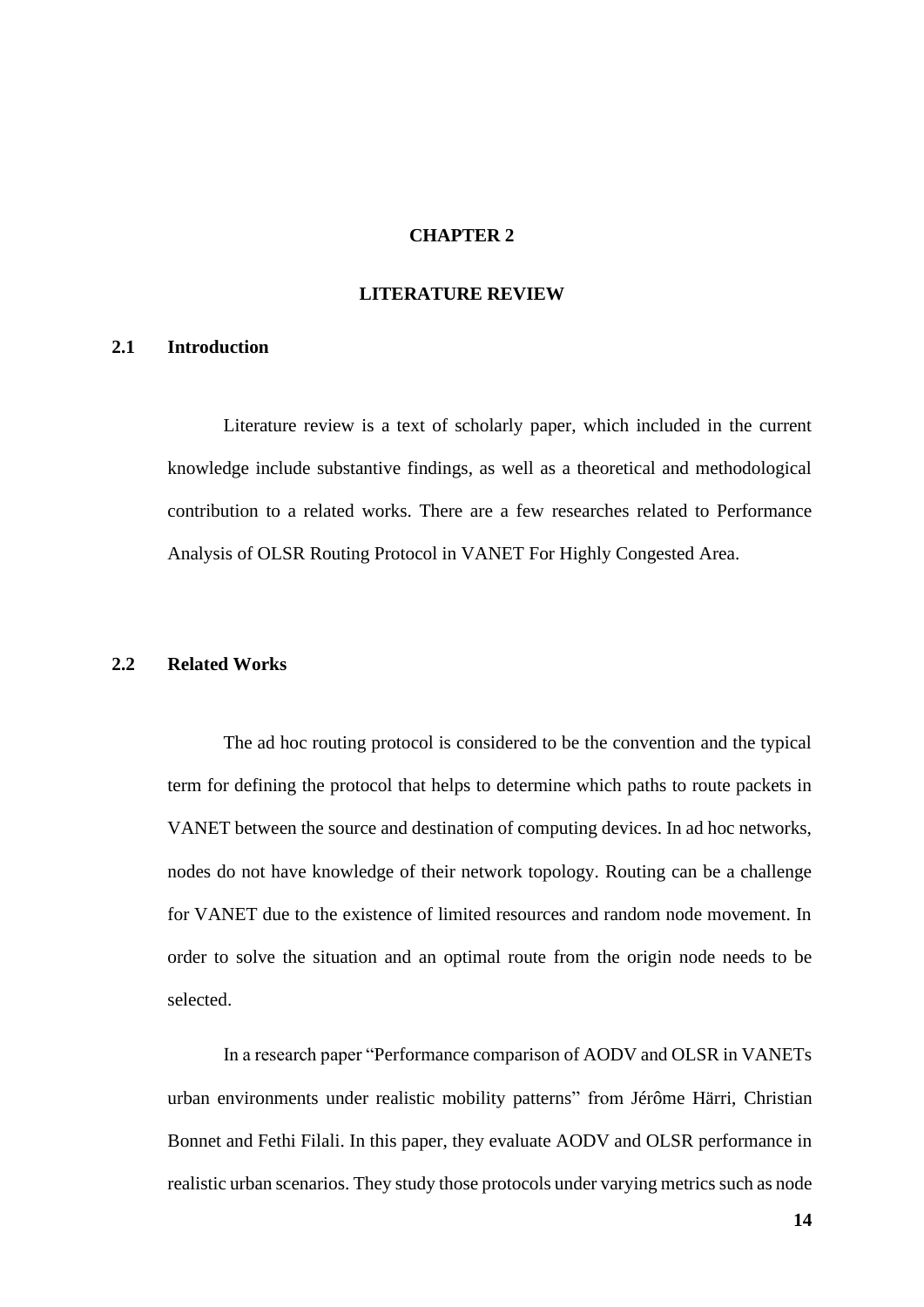mobility and vehicle density, and with varying traffic rates. They configure Vehicular Mobility Model (VMM) to model urban environment then evaluate the performance of AODV and OLSR in terms of in terms of Packet Delivery Ratio (PDR), Control Traffic Overhead (RO), Delay, and Number of Hops. They test AODV and OLSR in three different conditions (i) variable velocity (ii) variable density (iii) variable data traffic rate. In that papers, they consider squared urban areas of 1000x1000m constituted of three different cluster categories: downtown, residential and suburban. The result from the simulation shows that OLSR outperform AODV in the most of the tests because OLSR, a proactive protocol, is more fitted to VANET than reactive ones.

In a research paper from Neeraj Sharma and Jawahar Thakur titled "Performance analysis of AODV & GPSR routing protocol in VANET" make a perform analysis the AODV & GPSR routing protocol used in VANET and conclude them. The routing protocols that chosen for the performance analysis is Ad hoc on demand distance vector routing (AODV) and Greedy Perimeter Stateless Routing (GPSR). The network stimulation is split into 3 different scenario which is packet delivery ratio, delay of first data packet and Normalized routing load for city and highway scenario. The packet delivery ratio for city and highway scenario in which AODV performs well at low and medium density of vehicle but as the density increase the performance of AODV decreases on the other hand PDR of GPSR is less than AODV but improves as density of vehicles increases. the delay of first data packet in which GPSR perform better than AODV in both scenarios. In case of AODV as the density of vehicle increases its delay is also increases. Normalized Routing Load (NRL) of AODV and GPSR is increasing with increase in the vehicular density, but GPSR have low NRL than AODV. The simulation outcome concludes that AODV is well suited in VANET where packet ratio is very important and vehicular density is low but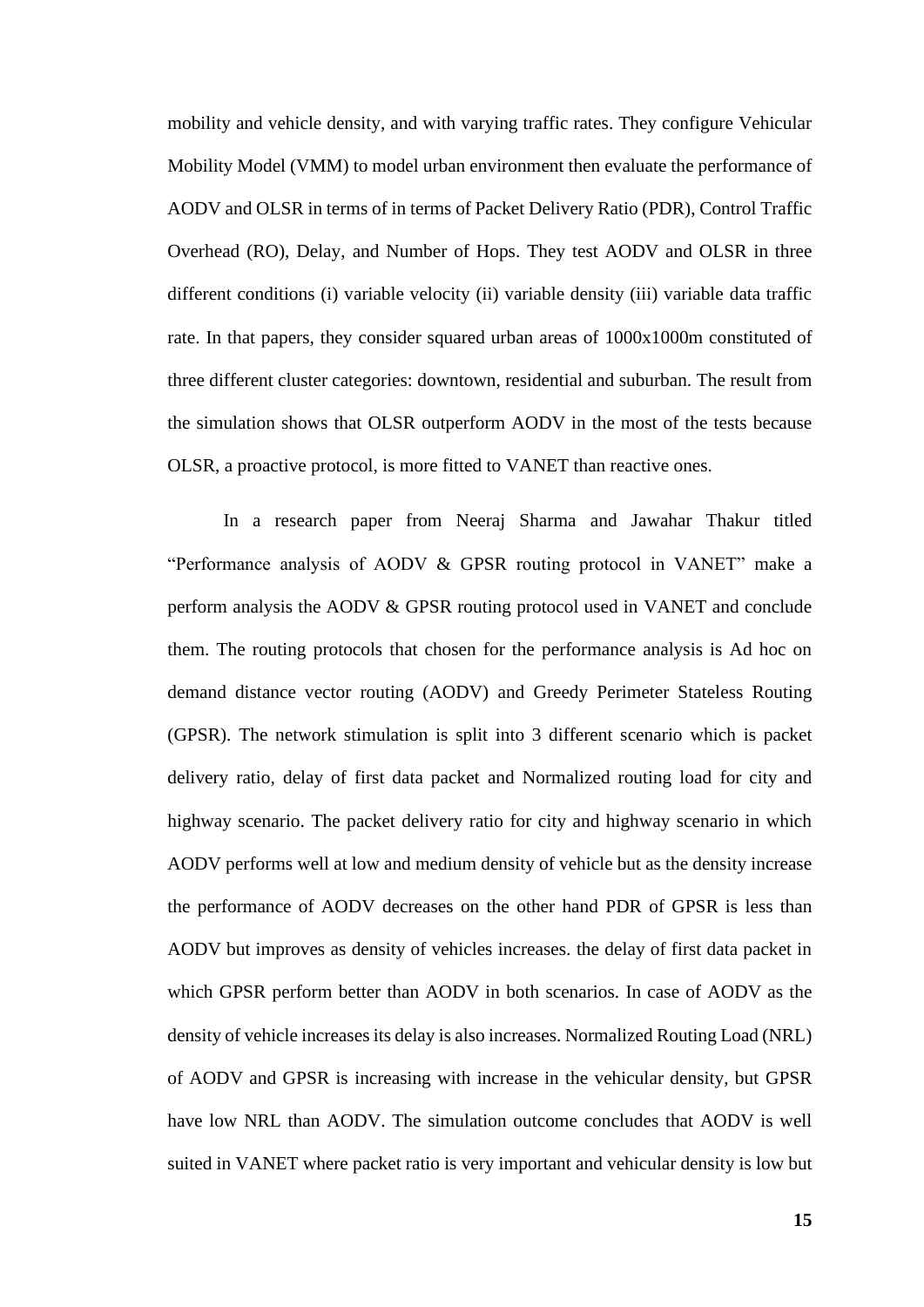not in application where quick response time is required and GPSR performed well in geographically sparse network having high vehicular density.

Lastly, Muhammad Rizwan Ghori, Ali Safa Sadiq and Abdul Ghani conducted "VANET Routing Protocols: Review, Implementation and Analysis". In this paper the authors investigate and studies related to the routing protocols to judge which one is the best for video applications in VANET. Author study those protocols under varying metrics such as Delay and Throughput. The network stimulation is split into two different scenarios which is Simple VANET scenario that have two parts having 20 and 40 nodes (mobile stations) respectively and given them the random trajectories for the movement while the other one is Complex VANET scenario that added the road side units (RSU) along with 20 nodes. The parameter that been test on both scenario are Maximum Simulation Time equal to 1 Hour, Environment size is 100 X 100 km, the Mobility is Random way point, Speed is 10 km/ hour, Type of Traffic are FTP and HTTP and The Routing Protocol used are AODV and DSR. From the result of simulation, they deduced that lot of effort is required to get a good quality video streaming in VANET and AODV again is proven to be better for video applications. Both the aforementioned situations have shown that AODV performance is far better than the DSR.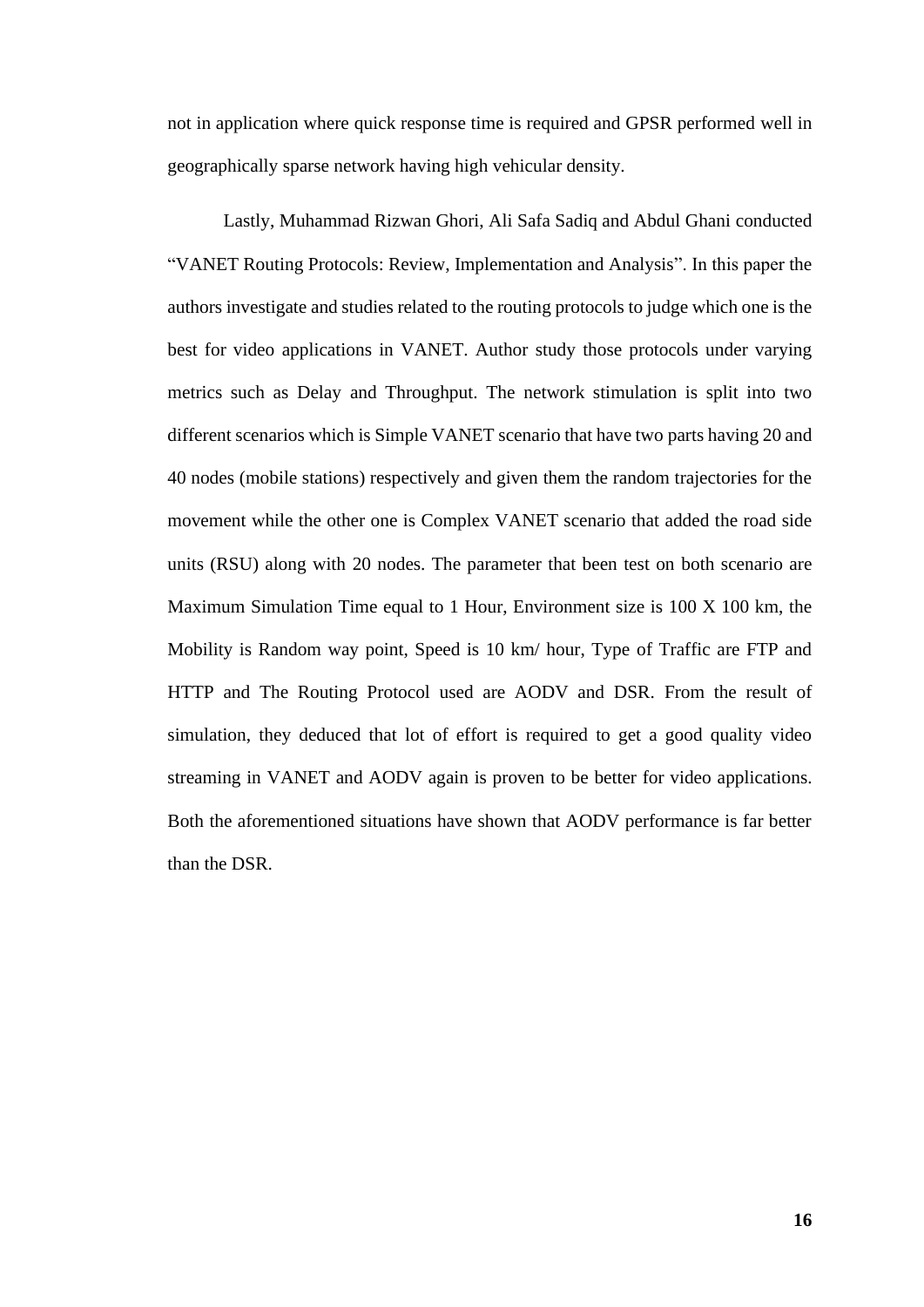#### **CHAPTER 3**

#### **METHODOLOGY**

#### <span id="page-16-2"></span><span id="page-16-1"></span>**3.1 Introduction**

<span id="page-16-0"></span>.

Methodology is the outline of the way a process or task will be carried out. The methods and alternative methods used from the beginning to the end of the following project are discussed in this chapter. There will also be discussion about the simulation of the project. The method used to stimulate network scenario is the NS2 Simulator. In addition, the research methodology and flow chart of the project will also be reviewed in this chapter.

#### **3.2 Research of Methodology**

The preparation and planning of the project is important for the production of the project in the analysis of methodology. There are only a few stages of the technique described, based on the figure below. The first stage involves the detection of issues in the field of science. The issues of VANET in this process are defined for this project. For a better understanding of VANET and the issues that occurred on VANET, the problem statement is defined based on the associated research paper. Designing is the second step. The main aim of the following step is to find the best method for the project to be implemented. For this project, the OLSR routing protocol uses different network density. The next step of the technique is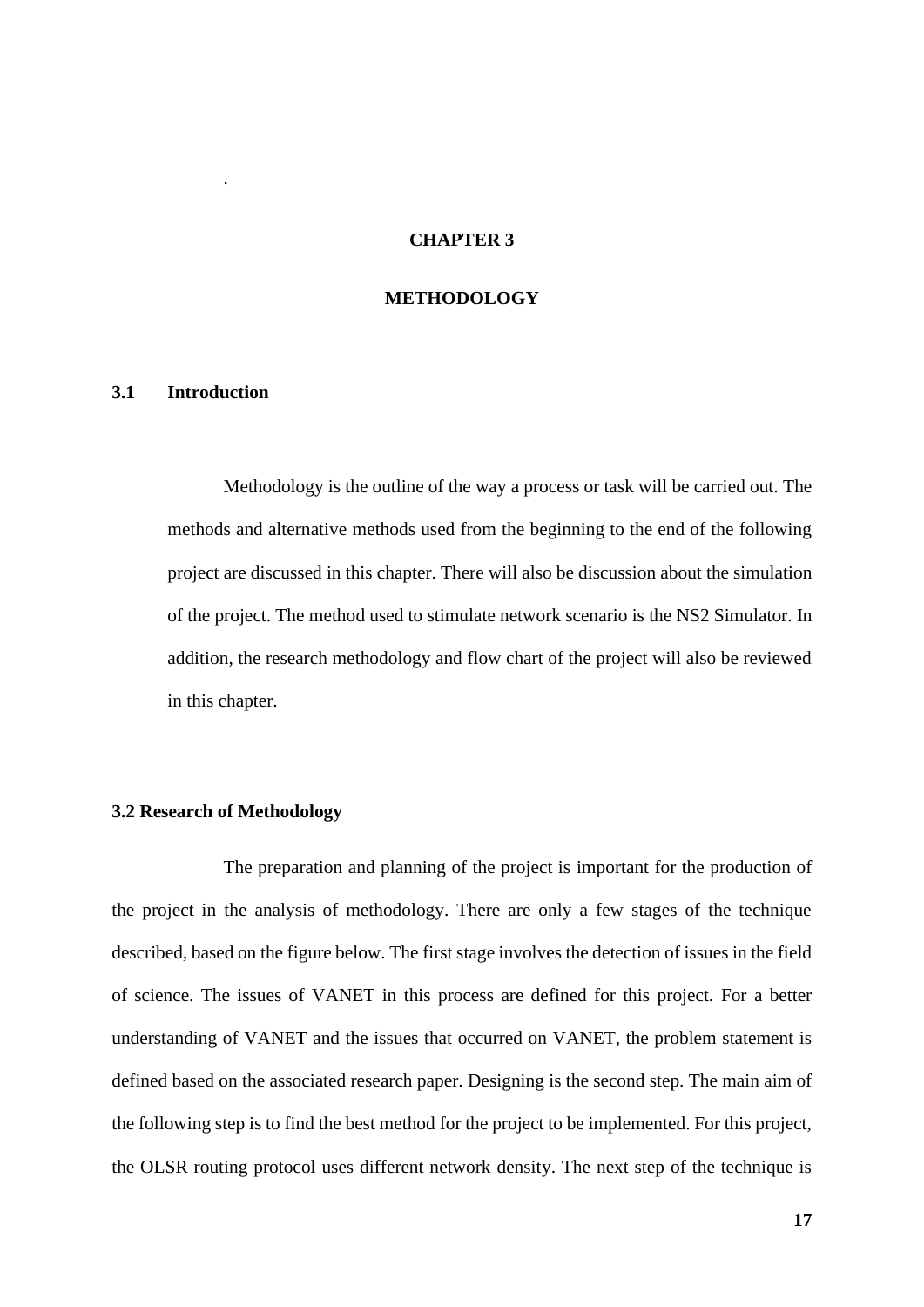project simulation. The simulation that will be used in this project will be discussed in the following stage. For this project, the stimulation tool used for this project will be Network Simulator 2 (NS2). The last stage is evaluating the output. There is a need to measure and examine the success metrics of this project. The performance metrics that will be evaluated are packet delivery ratio (PDR), routing Overhead and average Delay.

#### **3.3 Simulation**

Due to the constraints of real-life experiments that consume a lot of time and cost, the project simulation is performed in NS2. In current ventures, NS2 is used to improve the OLSR routing protocol. NS2 is one of the styles of simulation used, such as MANET and VANET, in network stimulation. For routing and multicast protocols, it provides emulation for both wired and wireless networks. The Network Simulator is certified under version 2 of the GNU (General Public License) and is commonly known as NS2. NS2 is therefore an even-driven simulator, object-oriented and discrete. It is written in a combination of the programming languages C++ and Octl/tcl. C++ is used in NS2 for the detailed implementation of the protocol and Octl is used for the configuration. This provides the objects of C++ to be controlled from the level of the simulator Otcl. For this project, the NS2 is used because it has the advantage of a large number of available models. Moreover, for the ns2 network emulator, UM-OLSR is an OLSR implementation. Therefore, UM-OLSR will be used in this project to simulate VANET's OLSR routing protocol.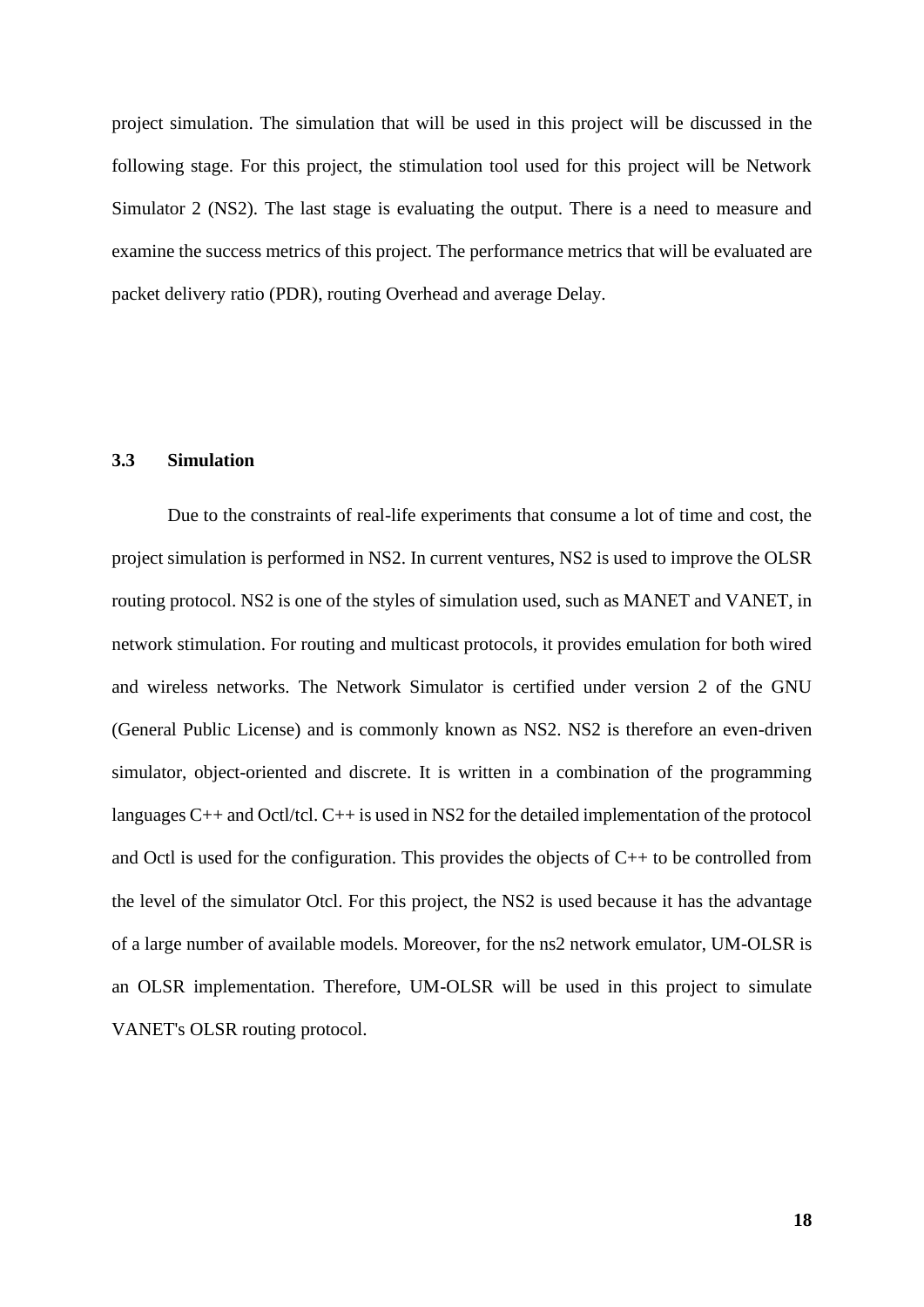| Please put /home/akshay/ns-allinone-2.35/bin:/home/akshay/ns-allinone-2.35/tcl8.5.10/unix:/home/akshay/ns-allinone-2.35/tk8.5.10/unix<br>into your PATH environment; so that you'll be able to run itm/tclsh/wish/xgraph.                                                                                                                                                                                                                                                                                                                                                                          |  |
|----------------------------------------------------------------------------------------------------------------------------------------------------------------------------------------------------------------------------------------------------------------------------------------------------------------------------------------------------------------------------------------------------------------------------------------------------------------------------------------------------------------------------------------------------------------------------------------------------|--|
| IMPORTANT NOTICES:                                                                                                                                                                                                                                                                                                                                                                                                                                                                                                                                                                                 |  |
| (1) You MUST put /home/akshay/ns-allinone-2.35/otcl-1.14, /home/akshay/ns-allinone-2.35/lib,<br>into your LD LIBRARY PATH environment variable.<br>If it complains about X libraries, add path to your X libraries<br>into LD LIBRARY PATH.<br>If you are using csh, you can set it like:<br>seteny LD LIBRARY PATH <paths><br/>If you are using sh, you can set it like:<br/>export LD LIBRARY PATH=<paths><br/>(2) You MUST put /home/akshay/ns-allinone-2.35/tcl8.5.10/library into your TCL LIBRARY environmental<br/>variable. Otherwise ns/nam will complain during startup.</paths></paths> |  |
| After these steps, you can now run the ns validation suite with<br>cd ns 2.35; ./validate                                                                                                                                                                                                                                                                                                                                                                                                                                                                                                          |  |
| For trouble shooting, please first read ns problems page<br>http://www.isi.edu/nsnam/ns/ns-problems.html. Also search the ns mailing list archive<br>for related posts.                                                                                                                                                                                                                                                                                                                                                                                                                            |  |
| root@akshay.UBPC:/home/akshay/ns-allinone-2.35#                                                                                                                                                                                                                                                                                                                                                                                                                                                                                                                                                    |  |

**Figure 3.1: NS2.35 installed in ubuntu 16.04.**

|                  | cett@cett-VirtualBox:~/ns-allinone-2.35/ns-2.35/olsr\$ ls |                              |
|------------------|-----------------------------------------------------------|------------------------------|
| <b>CHANGELOG</b> | OLSR printer.h OLSR state.h                               |                              |
| LICENSE          | OLSR printer.o                                            | OLSR state.o                 |
| OLSR.cc          | OLSR repositories.h                                       | README                       |
| OLSR.h           | OLSR rtable.cc                                            | um-olsr ns-2.29 v0.8.8.patch |
| OLSR.o           | OLSR rtable.h                                             | um-olsr_ns-2.33_v1.0.patch   |
| OLSR pkt.h       | OLSR rtable.o                                             | um-olsr_ns-2.34_v1.0.patch   |
| OLSR printer.cc  | OLSR state.cc                                             | um-olsr_ns-2.35_v1.0.patch   |

**Figure 3.2: UM-OLSR is patched into NS2.35.**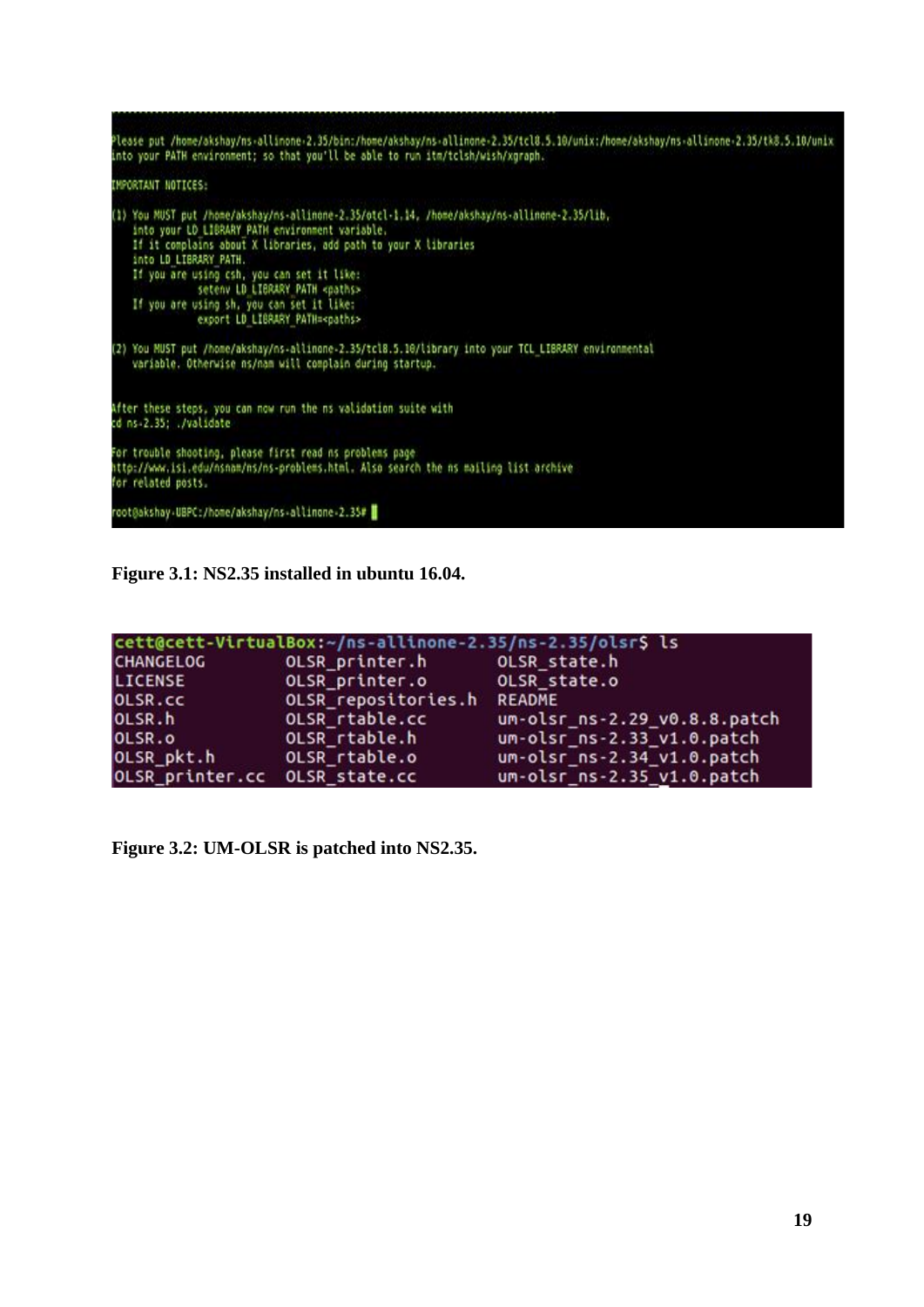### **3.4 Project Framework**



**Figure 3.3: Framework of OLSR Routing Protocol.**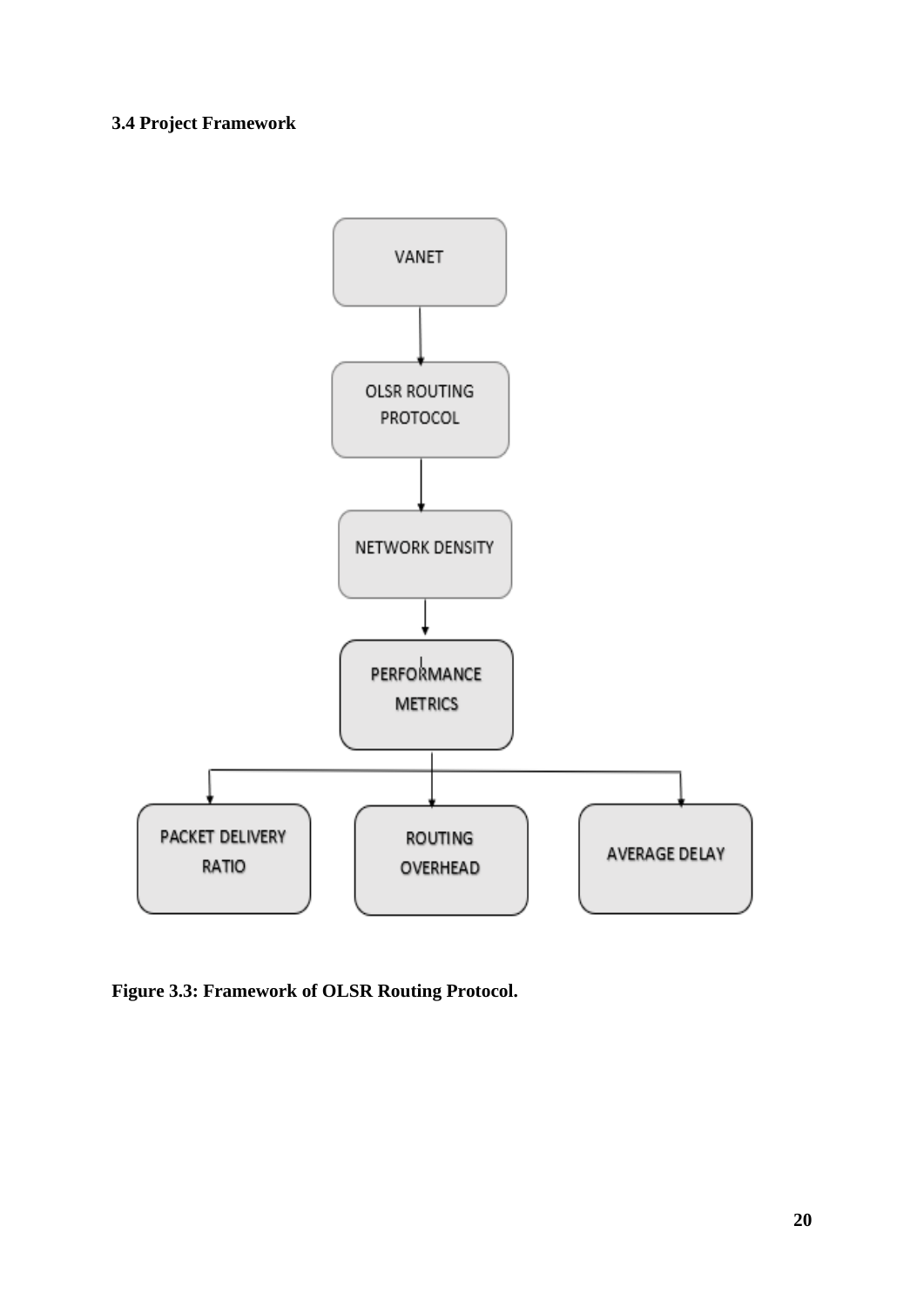The OLSR protocol consists of two main mechanisms for topology control, which are neighbourhood detection and neighbourhood sensing. The OLSR protocol uses four types of control messages for each of these mechanisms: HELLO, TC, MID, and HNA. In addition, neighbourhood sensing is done using the HELLO packets by the OLSR protocol. The TC messages contain a list of mobile node neighbourhood ties for OLSR protocol packet management. In addition, through the use of MID messages, the OLSR protocol takes into account all interfaces connected to mobile units. Therefore, all available routes can be used by the network nodes independently of the form of interfaces used on each hop. The TC messages contain a list of mobile node neighbourhood ties for OLSR protocol packet management. In addition, through the use of MID messages, the OLSR protocol takes into account all interfaces connected to mobile units. Therefore, all available routes can be used by the network nodes independently of the form of interfaces used on each hop. The OLSR node chooses one of its interfaces addresses as its main address, which can then be used in control messages as a reference. In addition, HNA messages in the OLSR protocol are used to declare subnets and hosts that are accessible by a node acting as a gateway outside the VANET.

In neighborhood sensing, a number of information tables are maintained by the OLSR protocol as a derivative of classical link-state protocols. Every time control messages are received and every time they are sent out, the tables are changed. In the cache, the nodes store a number of different tables: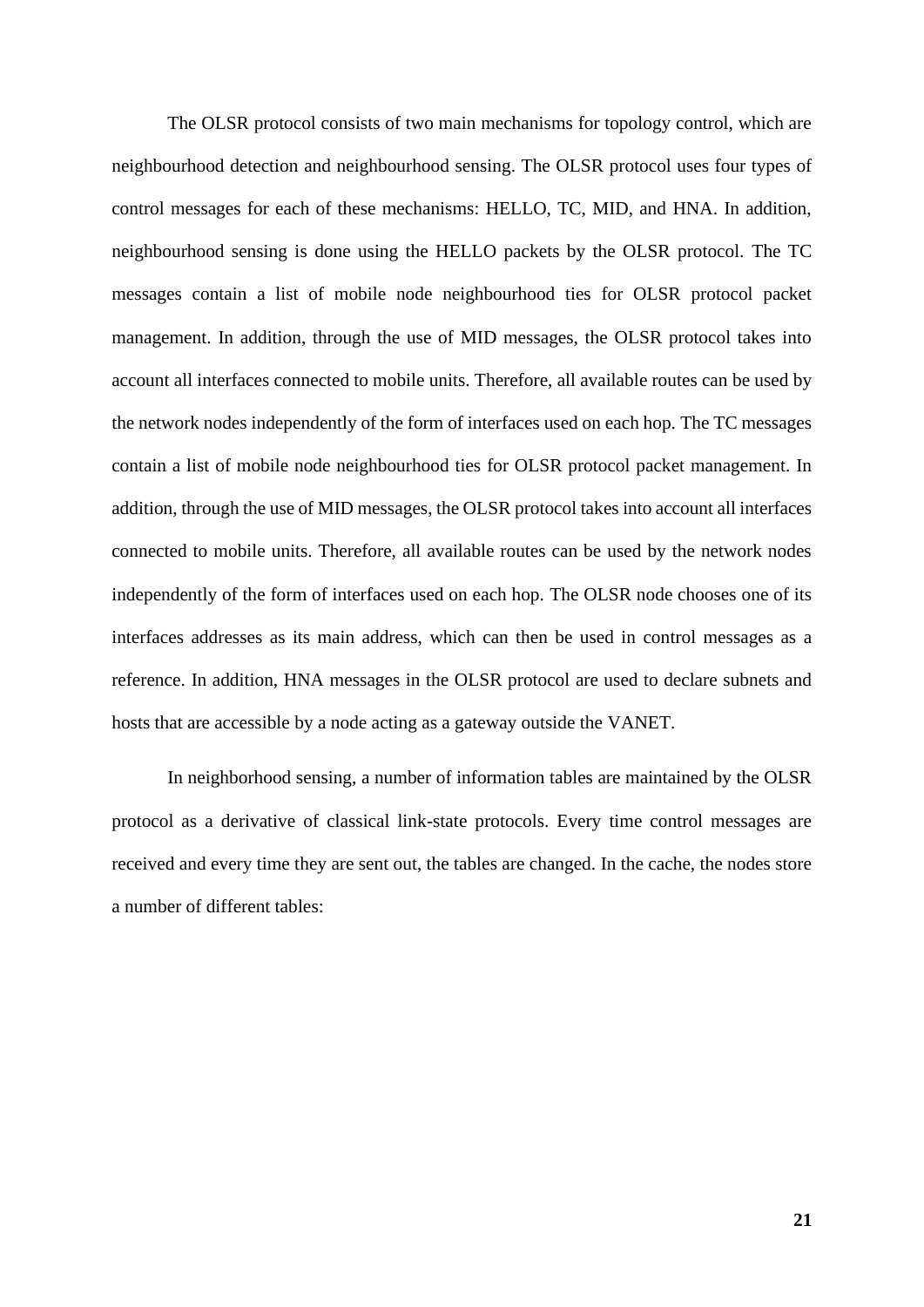| <b>Information</b> tables | Explanation                                                            |
|---------------------------|------------------------------------------------------------------------|
| MPR selector set          | It contains all the local nodes that are selected as MPRs in the       |
|                           | network.                                                               |
| Neighbour Set             | All the neighbour at one hop distance is saved in the following table. |
|                           | It is updated dynamically through link set data. The information       |
|                           | involved the symmetric and asymmetric link neighbours is also          |
|                           | stored at this table.                                                  |
| Two-hop<br>neighbour      | It contains information which is accessible via one hop paths and this |
| set                       | also include the node that inquiry about the information itself.       |
|                           | In addition, this table may contain similar information of the same    |
|                           | nodes that are appeared in the neighbour set table.                    |

**Table 3.1: Table in the cache of the nodes**

In addition, HELLO messages in the OLSR protocol have three separate functions. The messages are sent to the neighbor for connection sensing and neighbor sensing at a one hop distance and to the neighbor for the two-hop sensing at two hops apart. Finally, it functions as a sensing MPR selector which declares the network MPRs.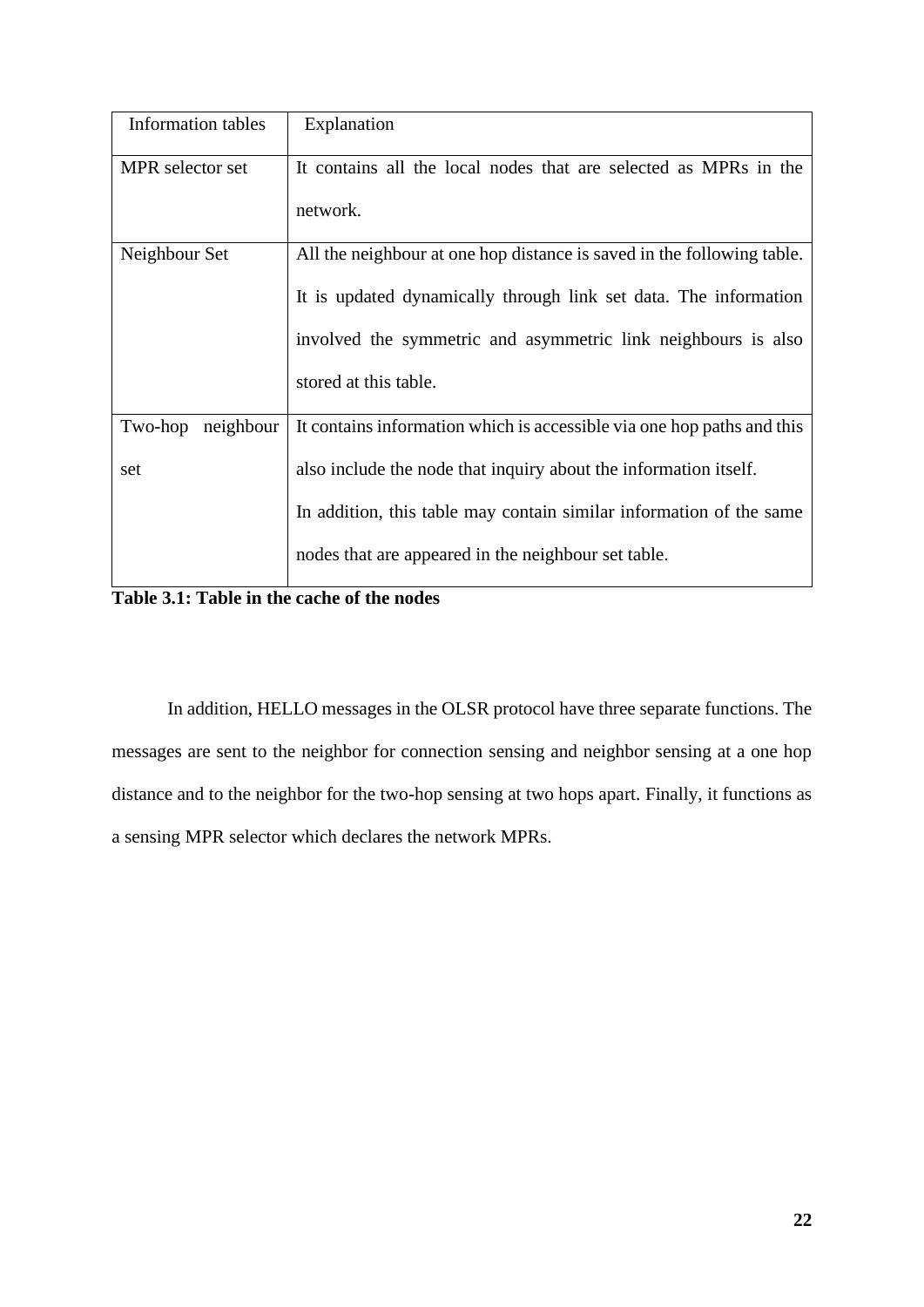### **3.5 Project Flowchart of the Route Selection Technique**



**Figure 3.4: Routing Selection Technique (MPR)**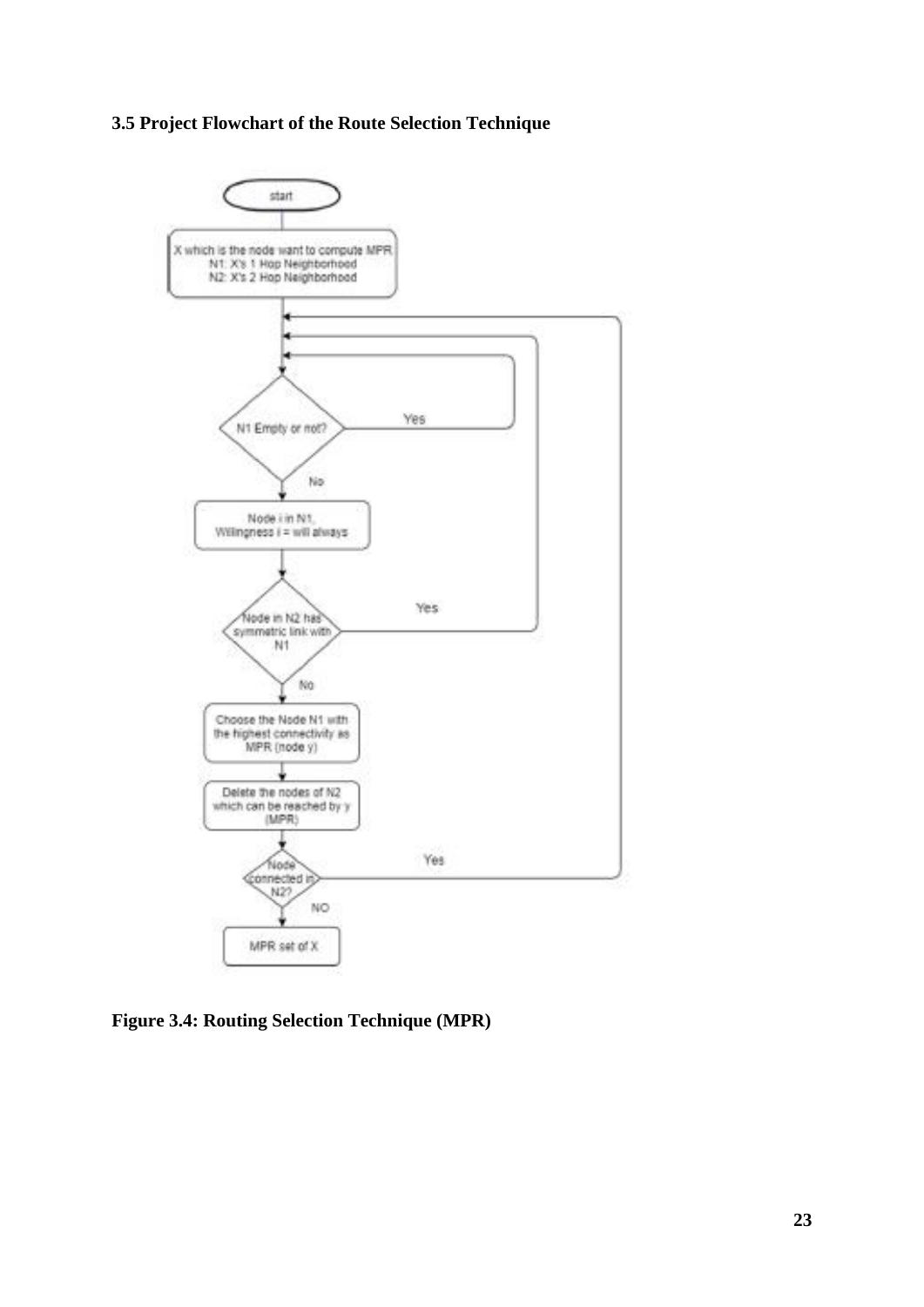OLSR is also recognized as a routing protocol that is proactive and table-driven. Routing loops are not subject to the Link State Routing Protocols. In addition, there is no issue with the Link State Routing Protocol in terms of scalability. However, during the exchange of topological data on mobile nodes, the link state routing protocol generates a large amount of traffic. Due to limited resources available in VANET, a large amount of traffic is an undesirable attribute in VANET. To significantly reduce the amount of traffic involved in the process of exchanging topological data between nodes, the OLSR protocol introduced a new procedure or technique. All the nodes are authorized in the OLSR protocol and allowed to receive the topological data message. Nevertheless, all these messages can be transmitted through the network only by a limited number of nodes known as multipoint relays (MPRs). The MPRs of the given node are the minimum number of its immediate neighbours who need to contact all of their neighbours in two hops. The MPRs therefore ensure that the network topology data message is received by every node in the network.

#### **3.6 Summary**

The following chapter clarifies and demonstrates the concept of the project's research methodology, structure, and flowchart. It provides a better understanding of the simulator we selected for the implementation of this project.